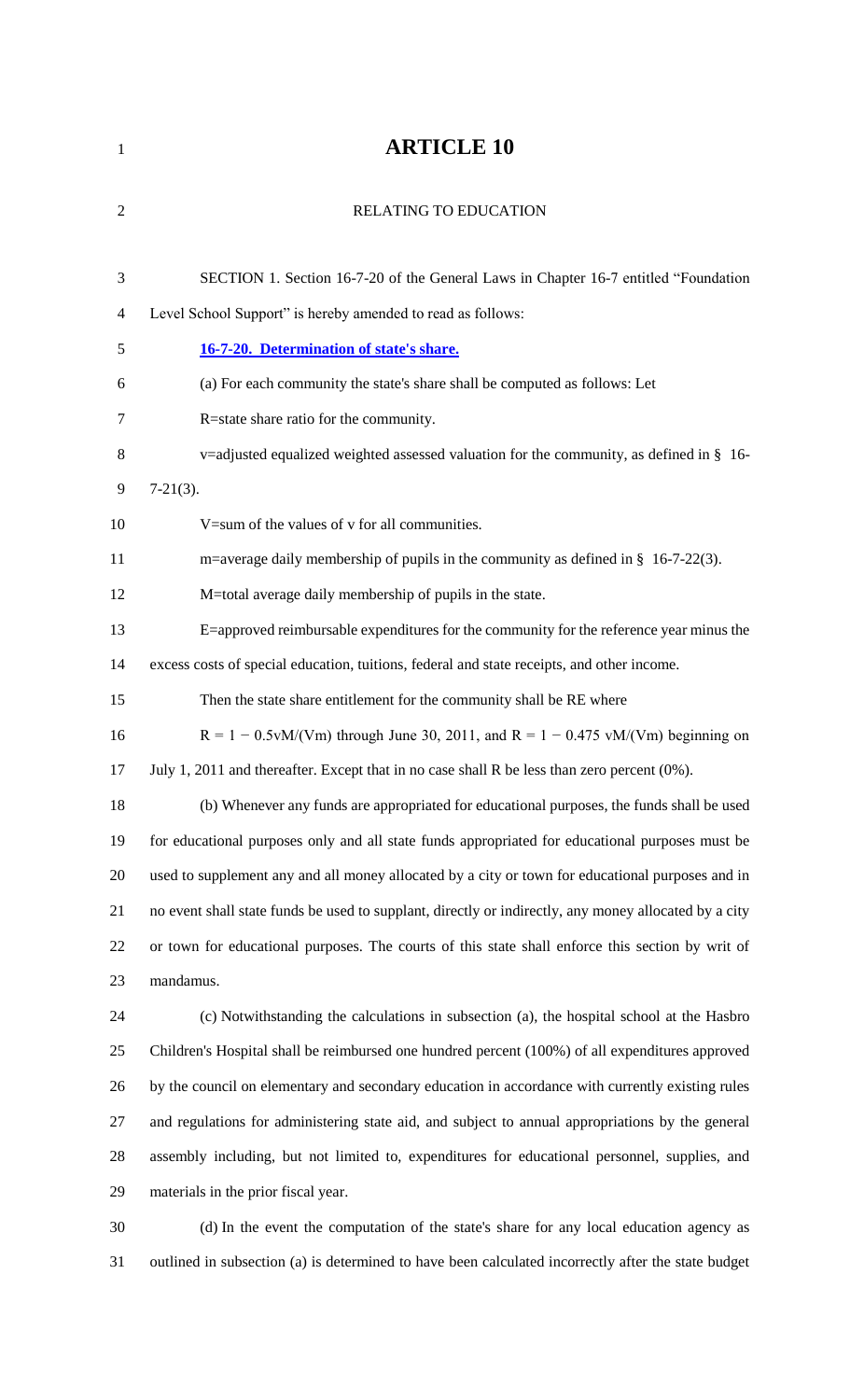for that fiscal year has been enacted, the commissioner of elementary and secondary education shall notify affected local education agencies, the senate president, and the speaker of the house within fifteen (15) days of the determination.

 (e) Realignment of aid payments to the affected local education agencies pursuant to subsection (d) shall occur in the following fiscal year:

 (1) If the determination shows aid is underpaid to the local education agency, any amounts owed shall be paid in equal monthly installments.

 (2) If the determination shows aid was overpaid, the department of elementary and secondary education shall recapture some amount of the aid from the overpaid local education agency. The amount to be withheld shall be equal to the amount of the overpayment prorated to the number of full months remaining in the fiscal year when the notification required in subsection (d) was made.

 (f) The above notwithstanding, in no event shall the total paid to a local education agency 14 in the 2023 fiscal year pursuant subsection (a), above, be reduced as the result of the implementation 15 of section (1), above.

 SECTION 2. Section 45-38.2-4 of the General Laws in Chapter 38.2-4 entitled "School Building Authority Capital Fund" is hereby amended to read as follows:

**45-38.2-4. Payment of state funds.** 

 (a) Subject to the provisions of subsection (b), upon the written request of the corporation, the general treasurer shall pay to the corporation, from time to time, from the proceeds of any bonds or notes issued by the state for the purposes of this chapter or funds otherwise lawfully payable to the corporation for the purposes of this chapter, such amounts as shall have been appropriated or lawfully designated for the fund. All amounts so paid shall be credited to the fund in addition to any other amounts credited or expected to be credited to the fund.

 (b) The corporation and the state may enter into, execute, and deliver one or more agreements setting forth or otherwise determining the terms, conditions, and procedures for, and the amount, time, and manner of payment of, all amounts available from the state to the corporation under this section.

 (c) The corporation, per order of the school building authority capital fund, is authorized to grant a district or municipality its state share of an approved project cost, pursuant to §§ 16-7-39 and 16-77.1-5. Construction pay-as-you-go grants received from the school building authority capital fund shall not be considered a form of indebtedness subject to the provisions of § 16-7-44. (d) (1) Notwithstanding the provisions of §§ 45-12-19 and 45-12-20, and notwithstanding city or town charter provisions to the contrary, prior to July 1, 2016, no voter approval shall be

## ArtRELATING TO EDUCATION (Page -2-)